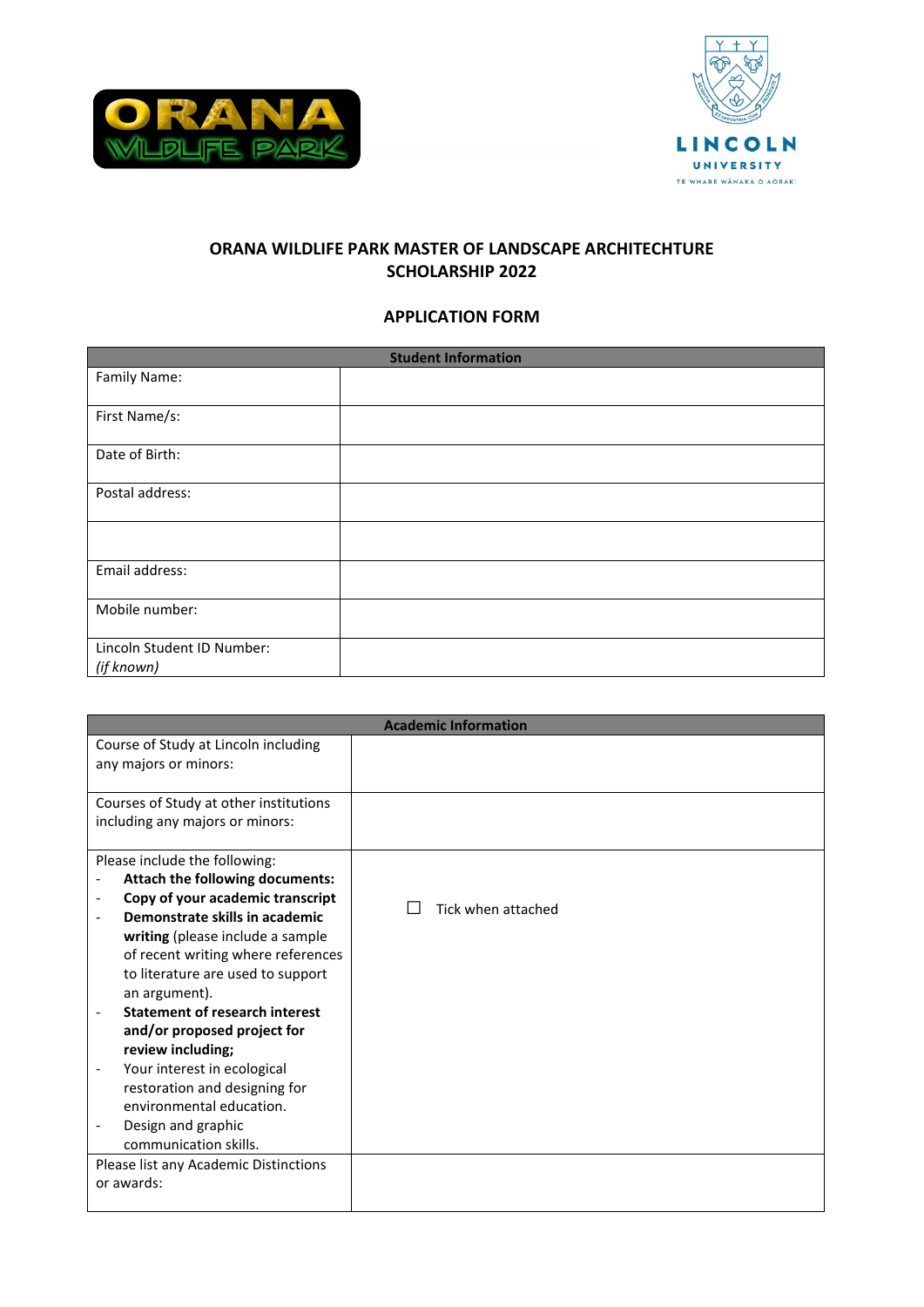| <b>Financial Information</b>                                        |  |  |
|---------------------------------------------------------------------|--|--|
| Financial assistance being received or<br>expected:                 |  |  |
| (other scholarships, bursaries, awards,<br>student allowances, etc) |  |  |

## **References** Please submit two confidential letters of reference with your application. One referee should be able to comment on your academic ability. One referee should be able to provide a character reference. The referees may email the reference directly to wendy.mcwilliam@lincoln.ac.nz Please provide the name, title, address, phone number and email address for your two referees:

| Please provide the name, title, address, priorie number and email address for your two referees. |            |  |
|--------------------------------------------------------------------------------------------------|------------|--|
| Referee 1:                                                                                       | Referee 2: |  |
|                                                                                                  |            |  |
|                                                                                                  |            |  |
|                                                                                                  |            |  |
|                                                                                                  |            |  |
|                                                                                                  |            |  |
|                                                                                                  |            |  |
|                                                                                                  |            |  |

#### **Declaration:**

| I declare that the information contained in and provided in connection with this application is true and correct. I |       |  |  |
|---------------------------------------------------------------------------------------------------------------------|-------|--|--|
| acknowledge that giving false or misleading information is a serious offence.                                       |       |  |  |
| Signature:                                                                                                          | Date: |  |  |

## **Please submit your application via email no later than 30th November to:**

**Wendy McWilliam Senior Lecturer Faculty of Environment, Society and Design**

[wendy.mcwilliam@lincoln.ac.nz](mailto:wendy.mcwilliam@lincoln.ac.nz)